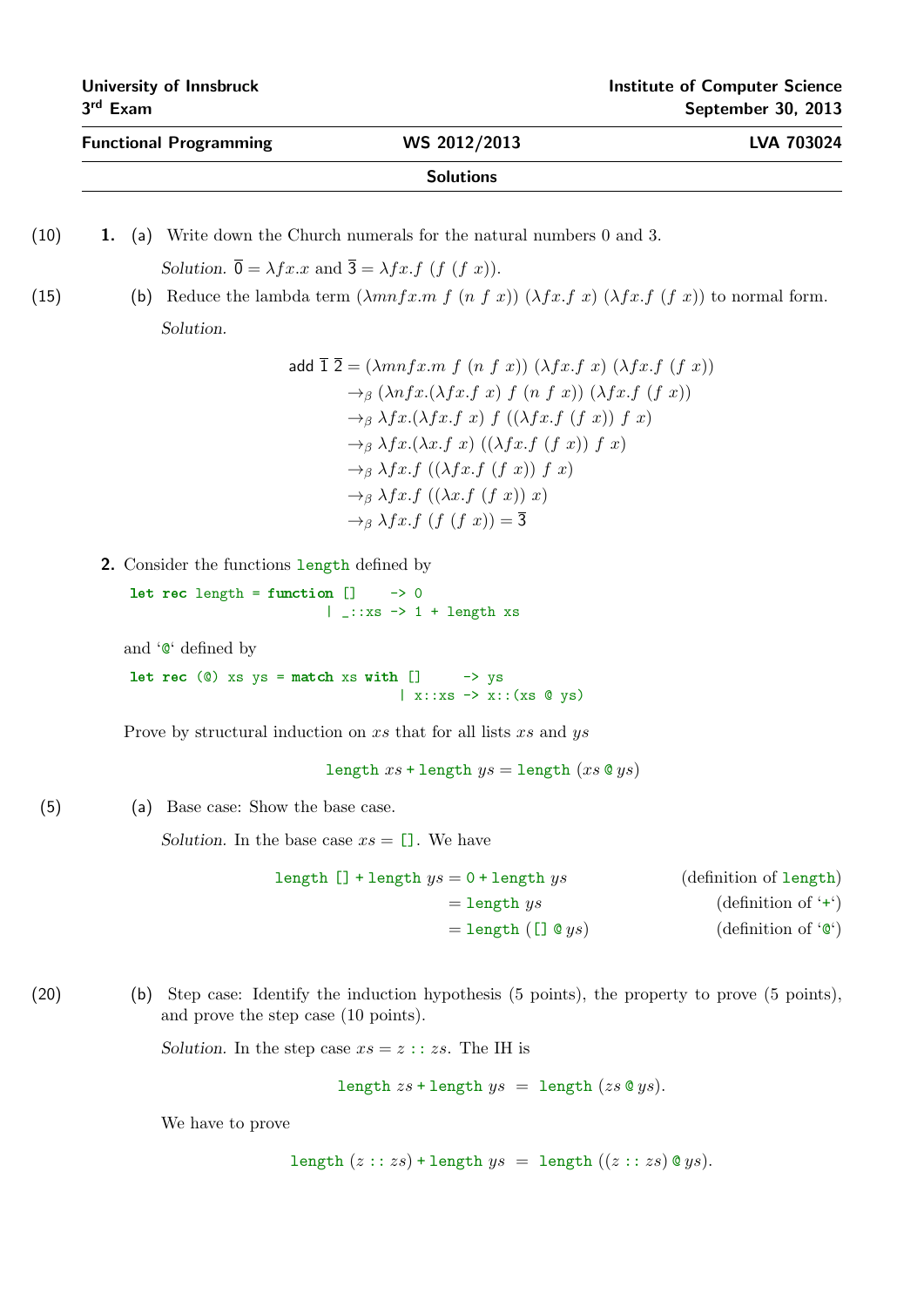| $\sim$<br>-------             |                  |            |
|-------------------------------|------------------|------------|
| <b>Functional Programming</b> | WS 2012/2013     | LVA 703024 |
|                               | <b>Solutions</b> |            |
|                               |                  |            |

For the lhs we get:

length 
$$
(z::zs)
$$
 + length  $ys$  =  $(1 + length zs) + length ys$  (definition of length)  
=  $1 + (length zs + length ys)$  (associativity of '+')  
 $\stackrel{\mathbb{H}}{=} 1 + length (zs @ ys)$ 

For the rhs we get:

length 
$$
((z::zs) \circ ys) = \text{length} (z::(zs \circ ys))
$$
 (definition of 'o')  
= 1 + length  $(zs \circ xs)$  (definition of length)

3. Consider the functions foldl defined as

let rec foldl f  $b =$  function  $[] \longrightarrow b$  $|x::xs -> fold1$  f (f b x) xs

and foldr defined as

let rec foldr f  $b =$  function  $[]$  -> b  $\vert$  x::xs  $\rightarrow$  f x (foldr f b xs)

and reverse defined as

let rec reverse = function  $[] \rightarrow []$  $\vert$  x::xs  $\rightarrow$  (reverse xs)  $\mathbb{Q}$  [x]

(15) (a) Which one is tail recursive and which one is not? Justify your answer.

Solution. The funtion  $f \circ \text{Id}$  is tail recursive since its last action is the recursive call. The function foldr is not tail recursive since the last action is calling f. The function reverse is not tail recursive since the last action is calling @.

(10) (b) Give tail recursive definitions for those functions which are not tail recursive.

```
Solution.
let rev xs =
 let rec rev acc = function ] \longrightarrow acc\vert x::xs \rightarrow rev (x::acc) xs
 in
 rev [] xs
let foldr_tl f b xs = foldl (fun x y \rightarrow f y x) b (rev xs);;
```
(13) 4. (a) Consider the typing environment

 $E = \{ + : \text{int} \rightarrow \text{int} \rightarrow \text{int}, 2 : \text{int}, 3 : \text{int} \}.$ 

Transform the type inference problem

$$
E \triangleright \text{let } x = 3 \text{ in } + x \ 2 : \alpha_0
$$

into a unification problem.